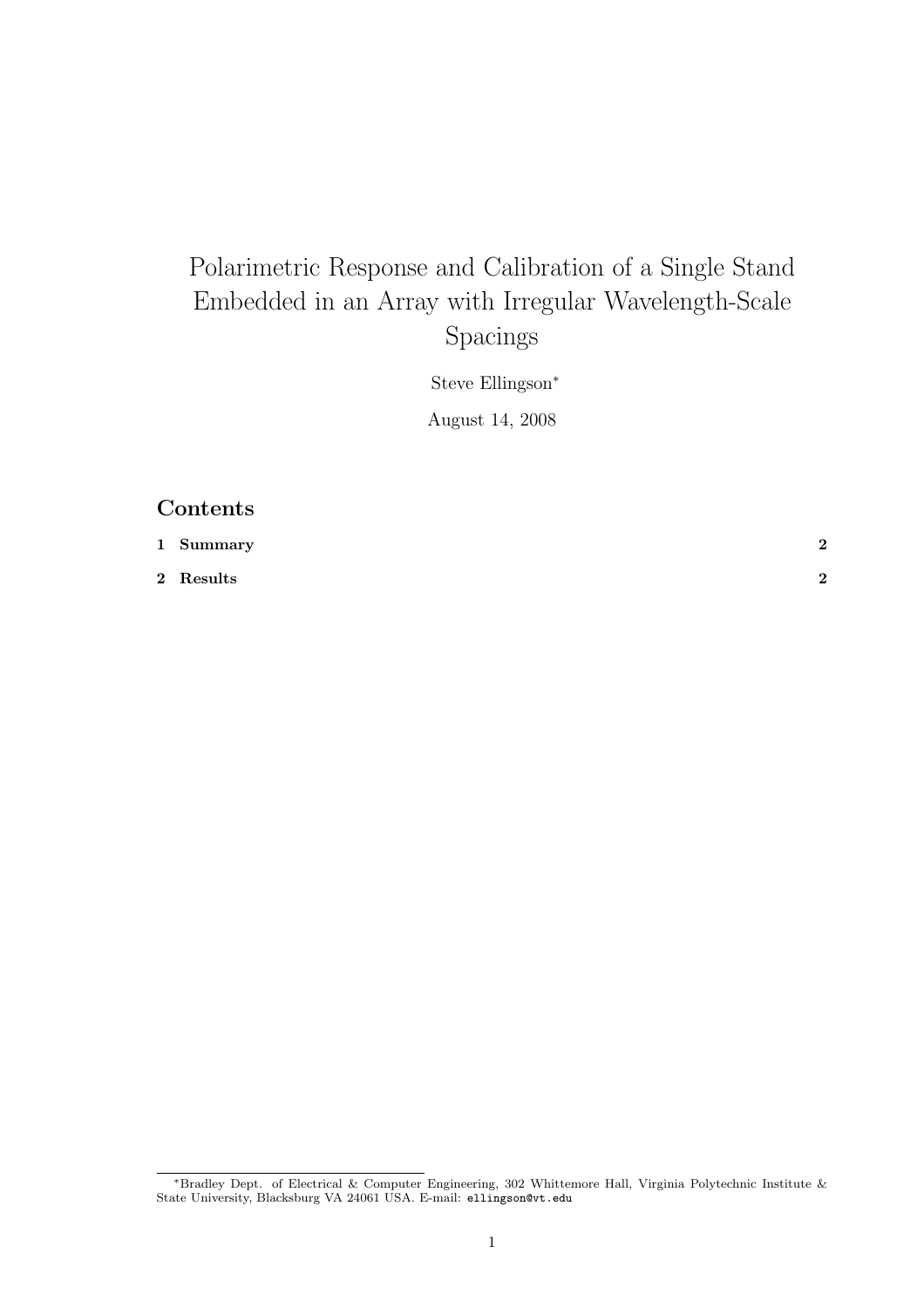#### 1 Summary

LWA Memo 138 [1] addressed the polarimetric response and calibration of an LWA antenna stand in the absense of any other antenna elements. This memo repeats portions of this analysis for the case in which the stand is located near the center of the proposed LWA station consisting of a pseudorandom arrangement of identical stands. In this memo, the single-stand scenario is referred to as "standalone stand" and array scenario is referred to as "embedded stand." Only the new results are presented here; for assumptions and details of the analysis please refer to [1].

New findings are as follows:

- The self-impedance of the embedded stand is different from that of the standalone stand by no more than a few percent in magnitude and phase over most of the frequency range of interest. The exception is near first resonance, where large differences are possible because the self-impedance is changing rapidly with frequency in this region. In general, the difference is greatest at the high end of the frequency range and negligible below first resonance.
- For zenith pointing, the dispersion and calibratibility of the embedded stand is not significantly different from that of the standalone stand.
- The above result also pertains to low-elevation pointing, however the resulting performance is slightly different, although not significantly worse.

#### 2 Results

The design of the antenna stand is in all respects identical to that described in LWA Memo 138 [1], except that now we assume that in the "embedded stand" case the stand is centrally-located in the array geometry shown in Figure 1. This geometry was derived from a 256-stand, 100-meter diameter design originally developed by NRL which optimizes the sidelobe levels in the absense of mutual coupling, subject to a 4-meter minimum spacing constraint. To reduce the computing effort to a reasonable level, only the 63 stands closest to the stand being considered are included in the electromagnetic (NEC2) model. An infinite perfectly-conducting ground plane is assumed.

The "standalone stand" case is generated simply by scaling the  $x - y$  dimensions of the array by a factor of 100, leaving the stand design itself unaltered. The assumption is that the behavior of the stand being considered is not affected by the presense of other stands, which are all at least 400 m distant in this case.

Figure 2 compares the antenna self-impedance for the embedded and standalone cases. Note that the self-impedance of the embedded stand is different from that of the standalone stand by no more than a few percent in magnitude and phase over most of the frequency range of interest. The exception is near first resonance, where large differences are possible because the self-impedance is changing rapidly with frequency in this region. In general, the difference is greatest at the high end of the frequency range and negligible below first resonance.

Figures 3 and 4 show the response at the far end of the cable to a signal incident from the zenith for the embedded and standalone cases, respectively. The cable of course results in further frequency-dependent reduction of the voltage (through attenuation), and increases the apparent dispersive delay. Note that the difference between the embedded and standalone results is very small.

Figures 5 and 6 show the frequency response after conversion to circular polarization and calibration using  $M = 16$  tap FIR filters, for the embedded and standalone cases, respectively. As expected, the difference is very small.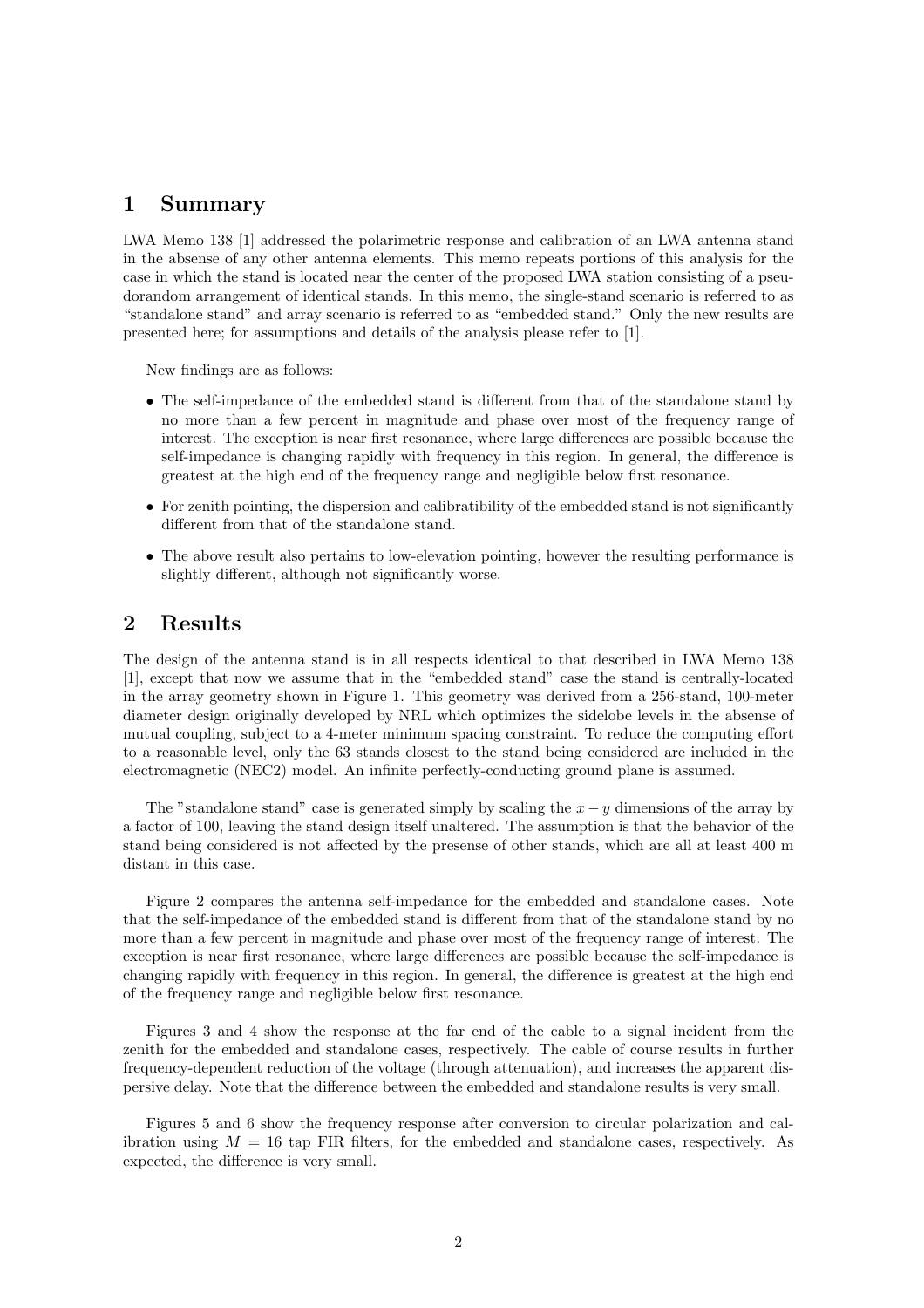

Figure 1: Station array geometry used in this study. The circles denote the stand locations. The stand being evaluated is the one closest to (slightly left and above) the origin.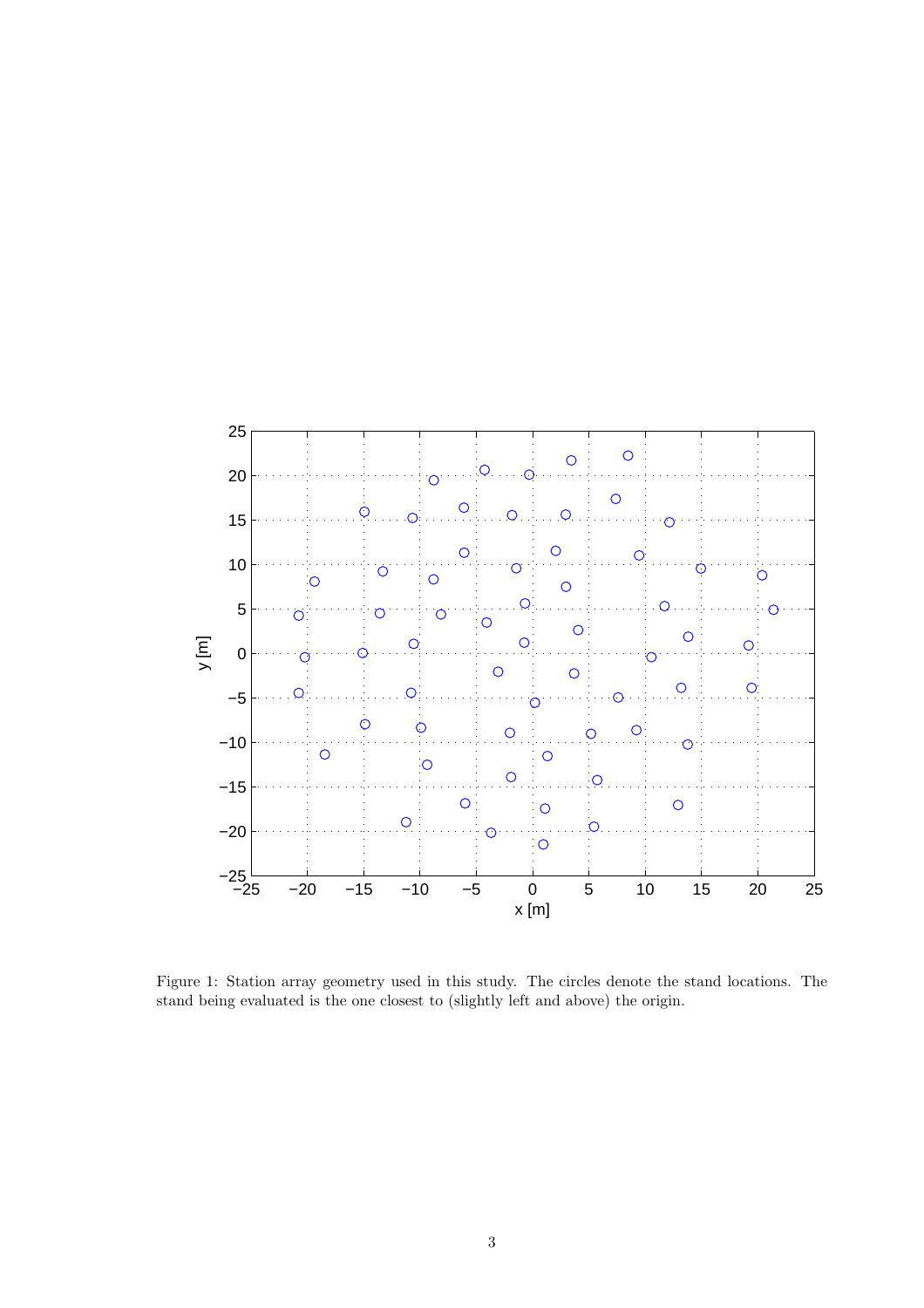

Figure 2: Difference between the self-impedance of (1) the antenna in the original array ("embedded") and (2) the same antenna when the array spacings are scaled up by 100 ("standalone").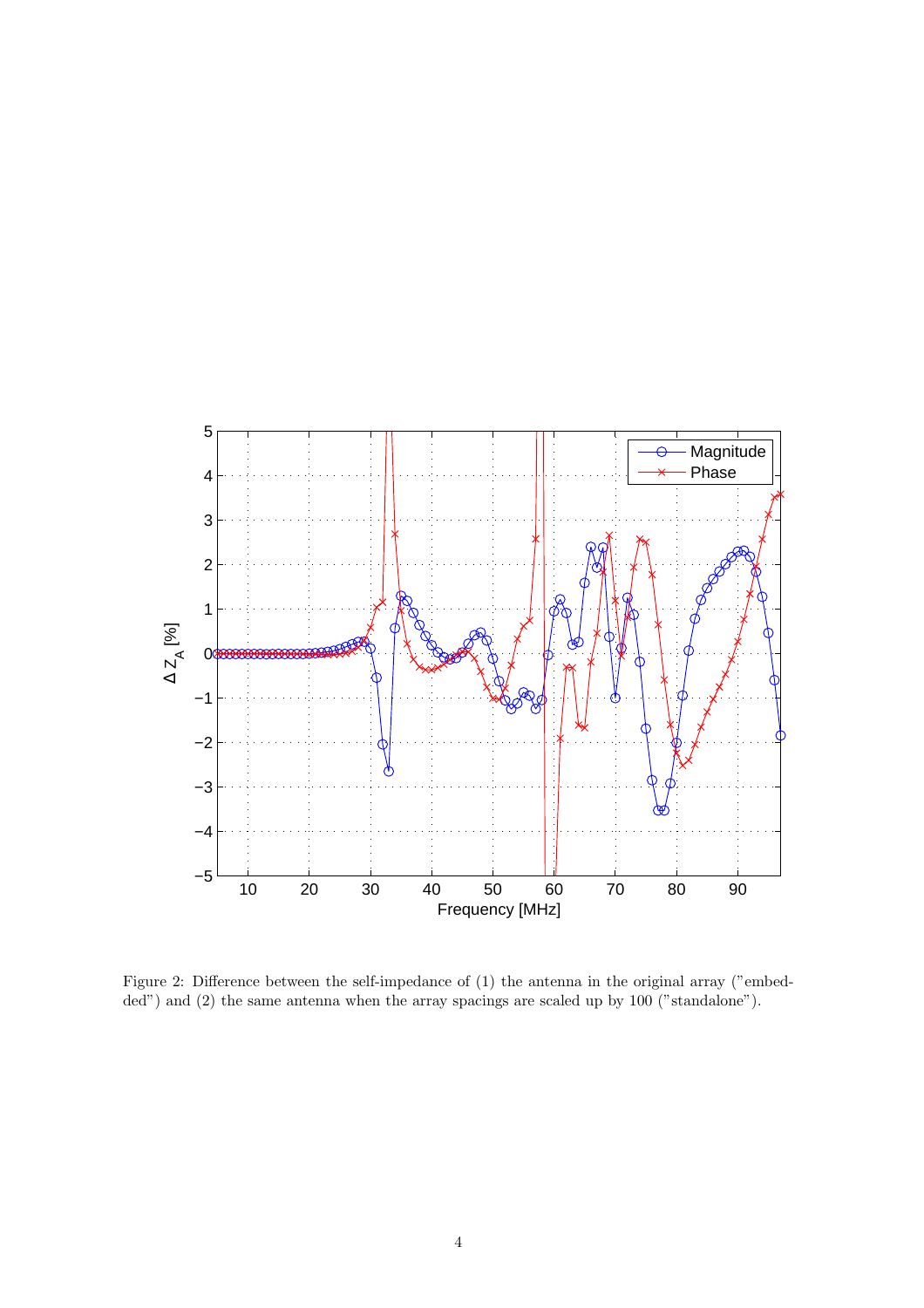

Figure 3: Zenith incidence, cable output, embedded stand.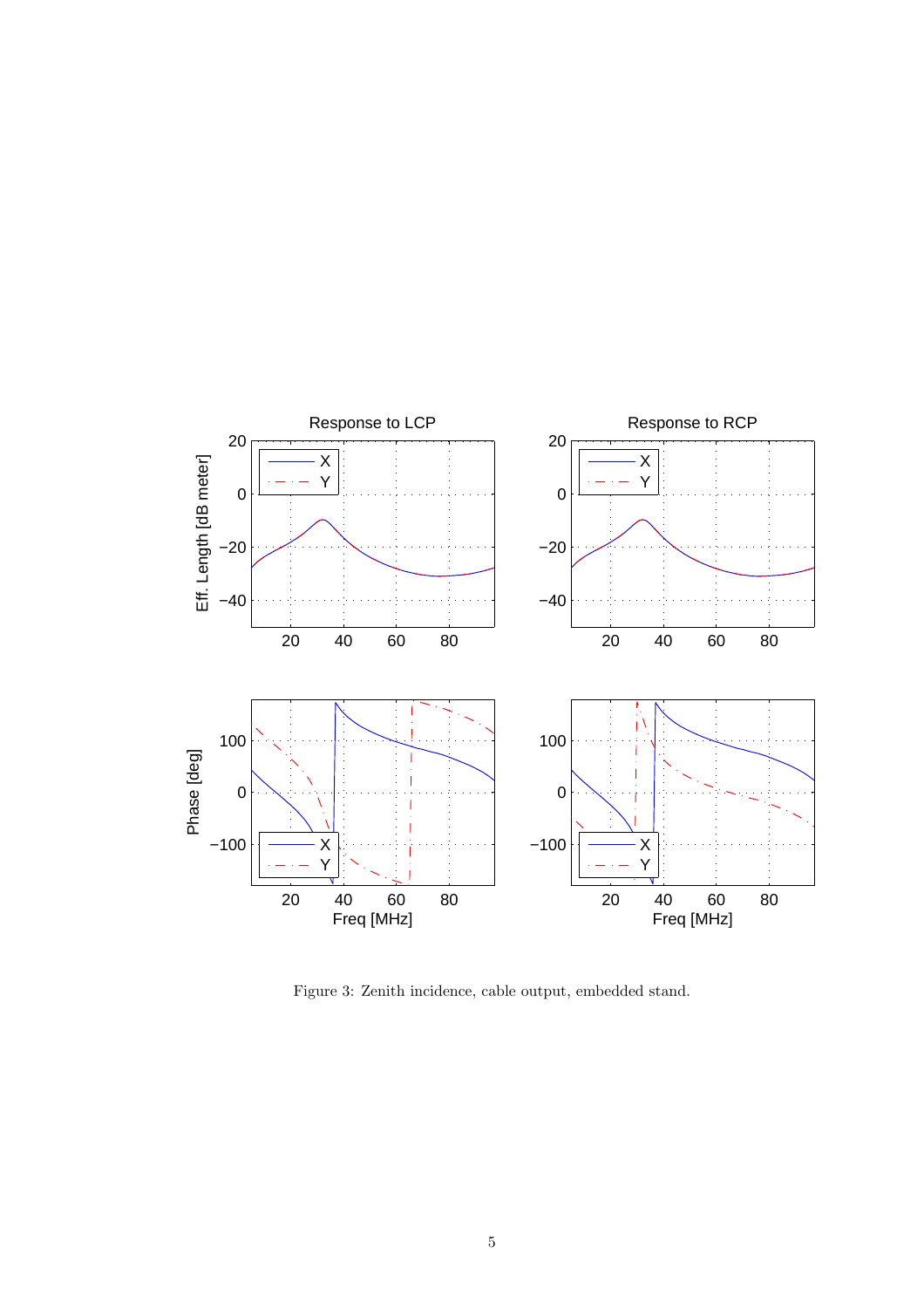

Figure 4: Zenith incidence, cable output, standalone stand.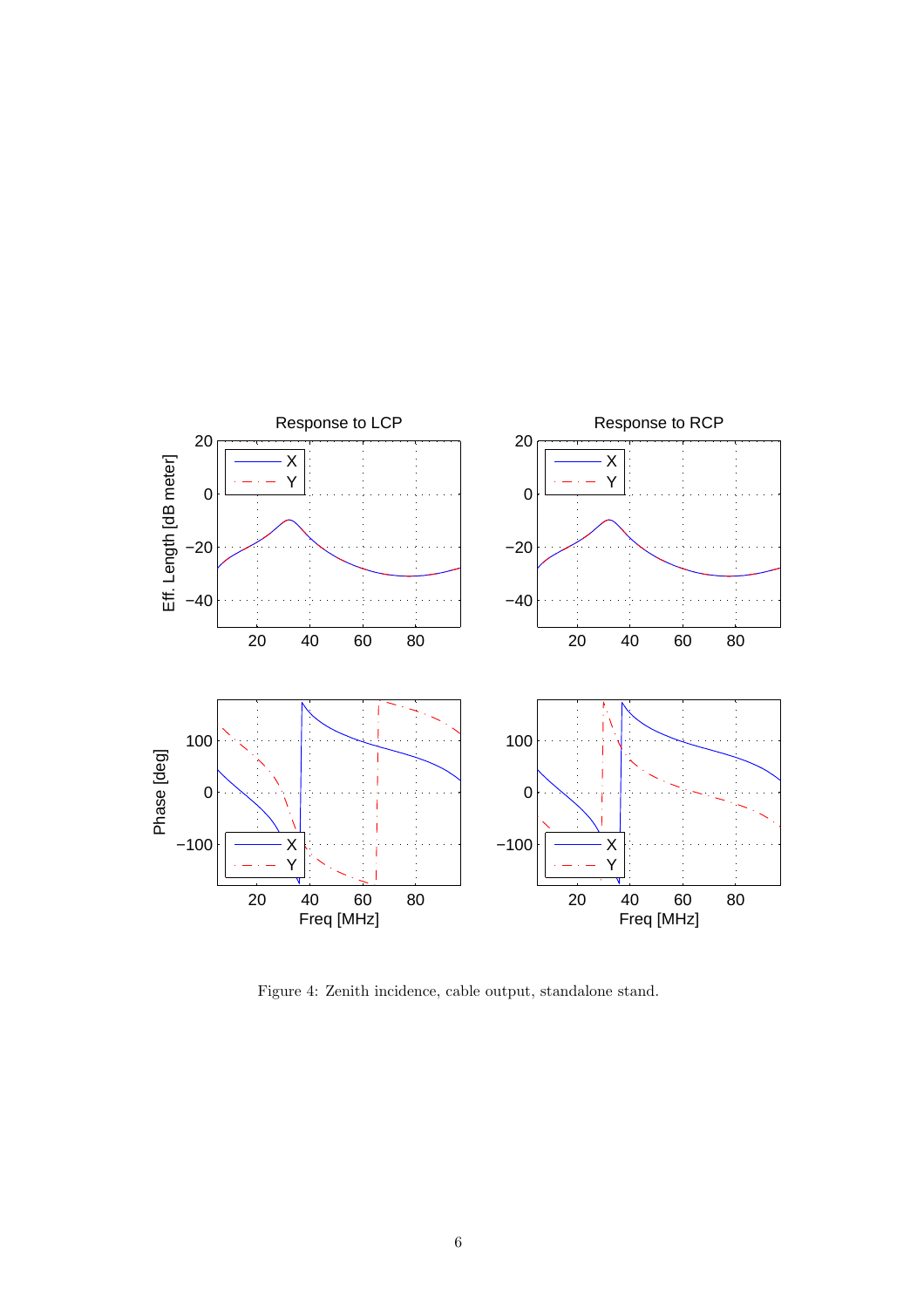

Figure 5: Zenith incidence, cable output, embedded stand.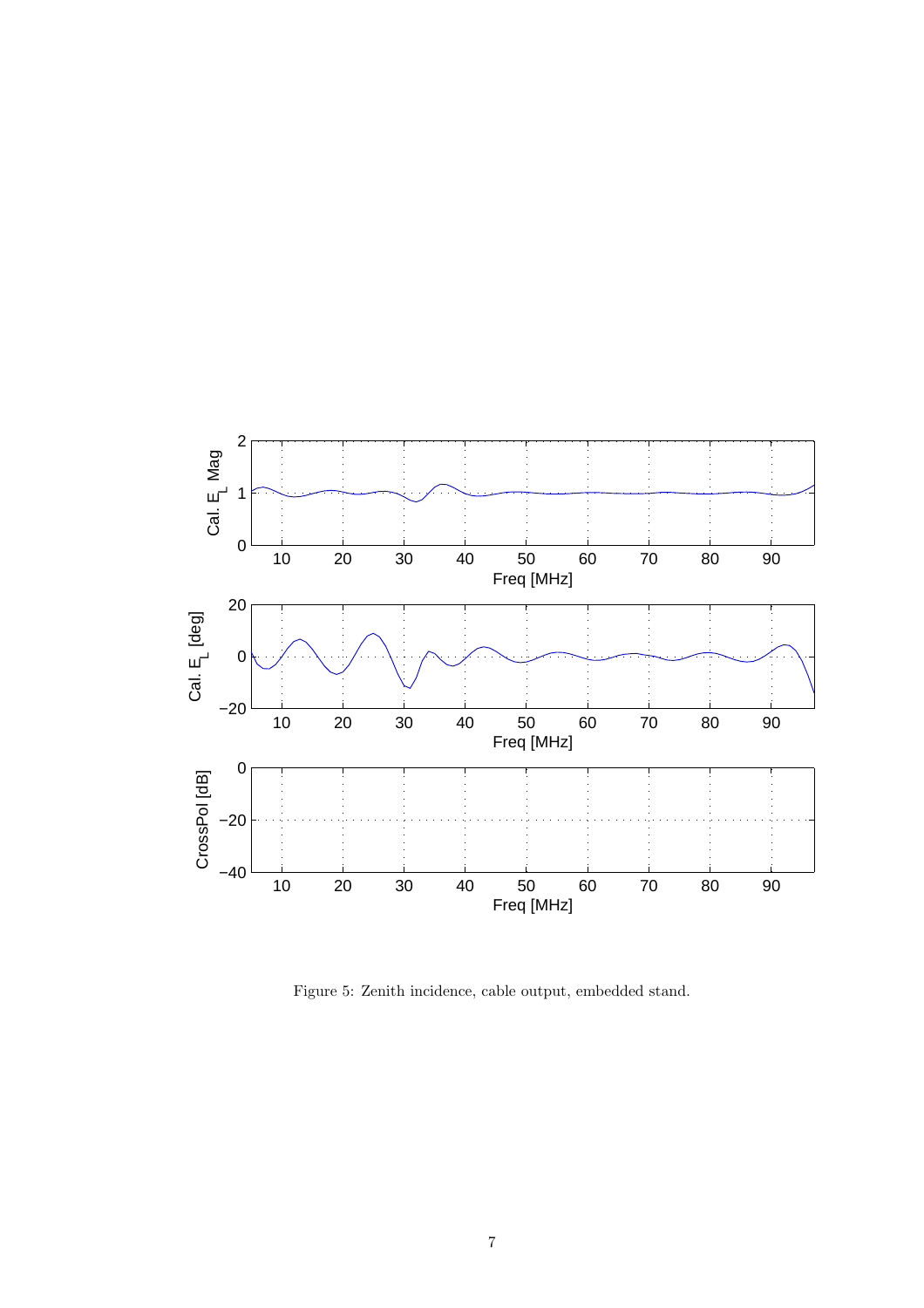

Figure 6: Zenith incidence, cable output, standalone stand.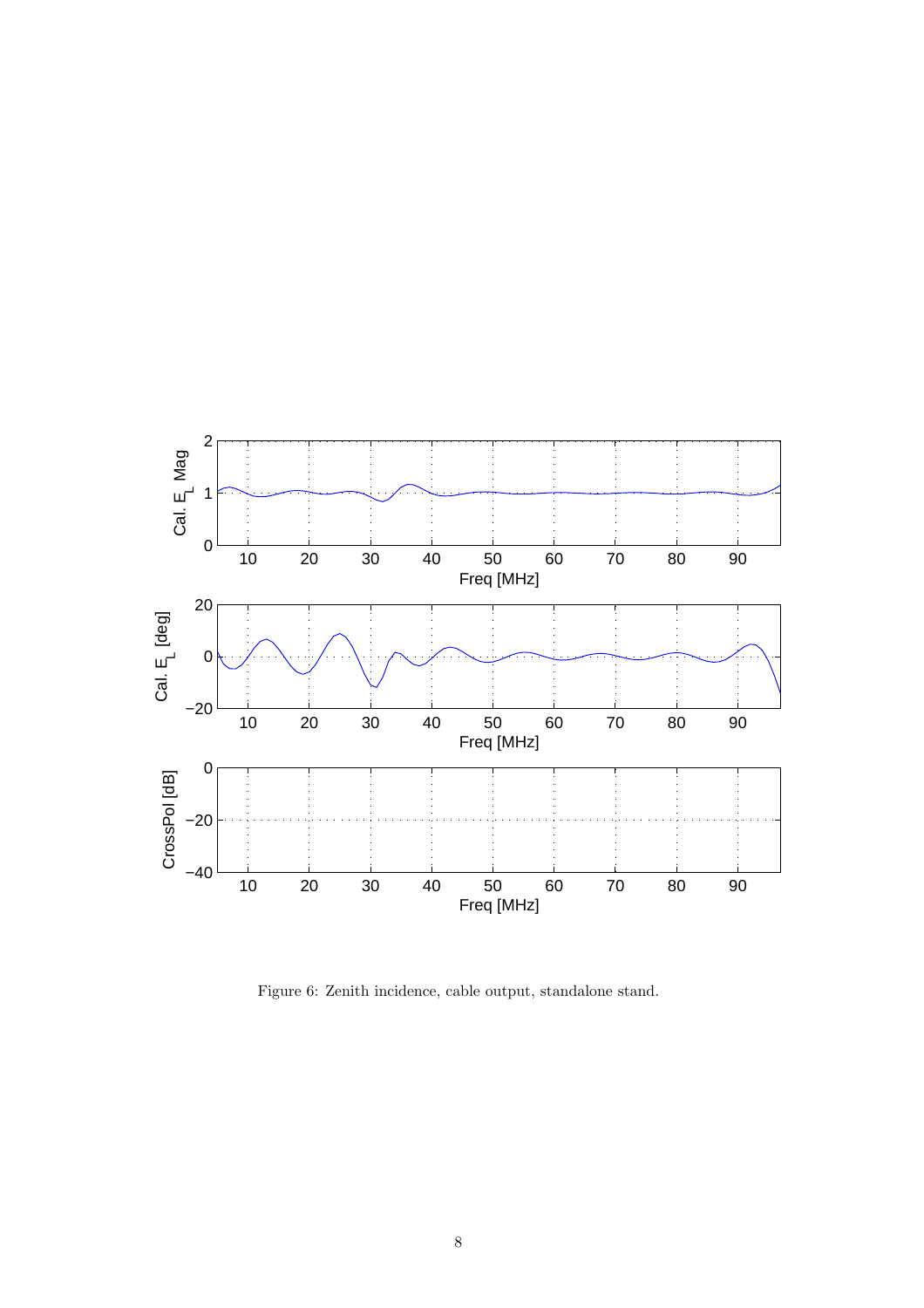

Figure 7:  $\theta = 74^{\circ}$ ,  $\phi = 0$ , embedded stand.

Figures 7 and 8 show the response at the far end of the cable to a signal incident from zenith angle 74° in the E-plane for the embedded and standalone cases, respectively. Note that the difference between the embedded and standalone results is very small, although a new "glitch" around 70 MHz has appeared. It may or may not be coincidence that the wavelength associated with this frequency corresponds to the minimum spacing between stands in the array; future study should consider this. It should be noted that it is not certain that this feature exists in practice; future study should consider the possibility that this is a artifact of the analysis technique. These analyses are fairly straightforward but tedious tasks.

Figures 9 and 10 show the frequency response after conversion to circular polarization and calibration using  $M = 16$  tap FIR filters, for the embedded and standalone cases, respectively. Once again, the difference is very small.

Figures 11 and 12 show the response at the far end of the cable to a signal incident from zenith angle  $74°$  in the diagonal plane (i.e., half-way between the E- and H-planes) for the embedded and standalone cases, respectively. Note that the difference between the embedded and standalone results is very small, although the 70 MHz "glitch" is becoming more prominent.

Figures 13 and 14 show the frequency response after conversion to circular polarization and calibration using  $M = 16$  tap FIR filters, for the embedded and standalone cases, respectively.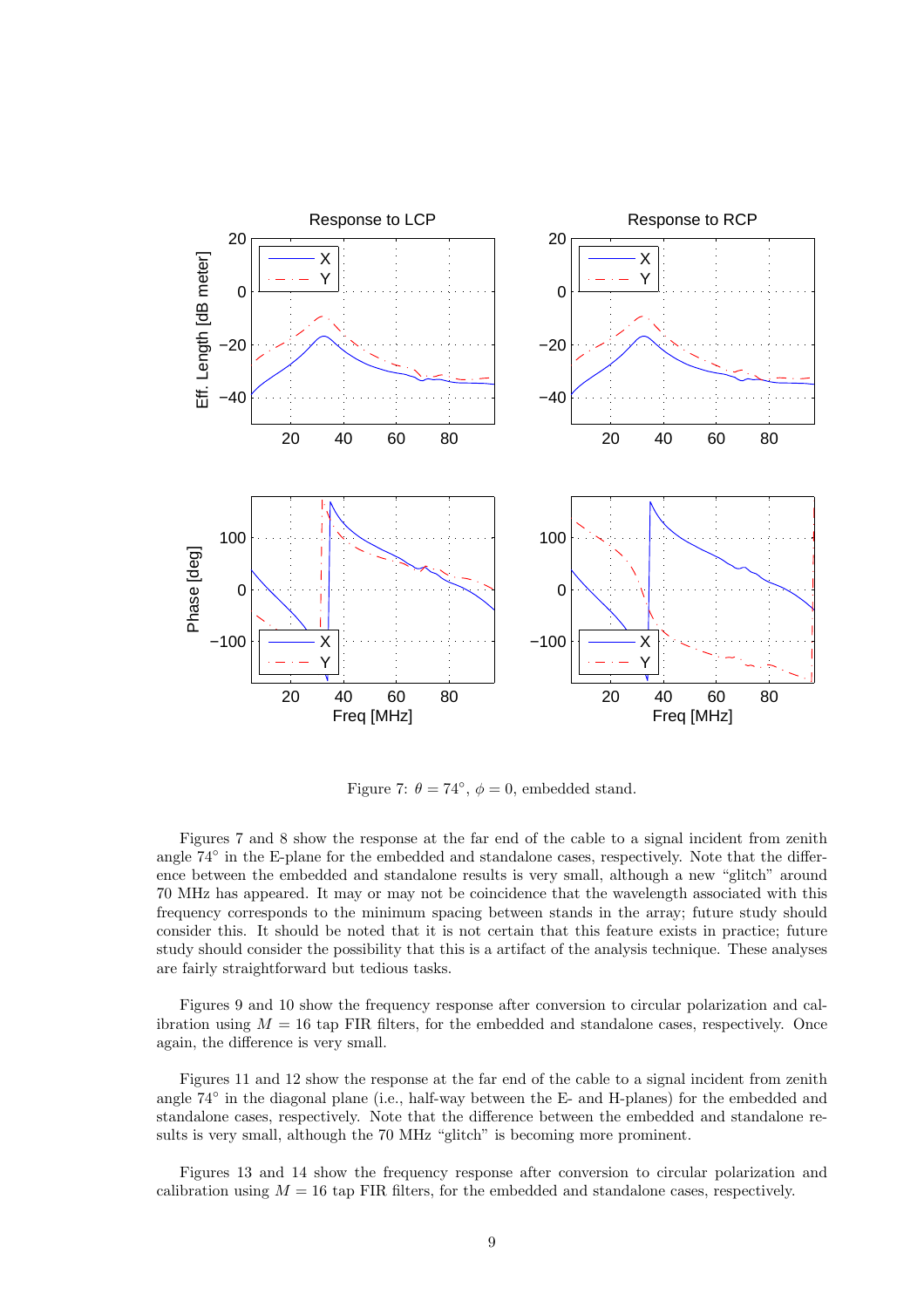

Figure 8:  $\theta = 74^{\circ}$ ,  $\phi = 0$ , standalone stand.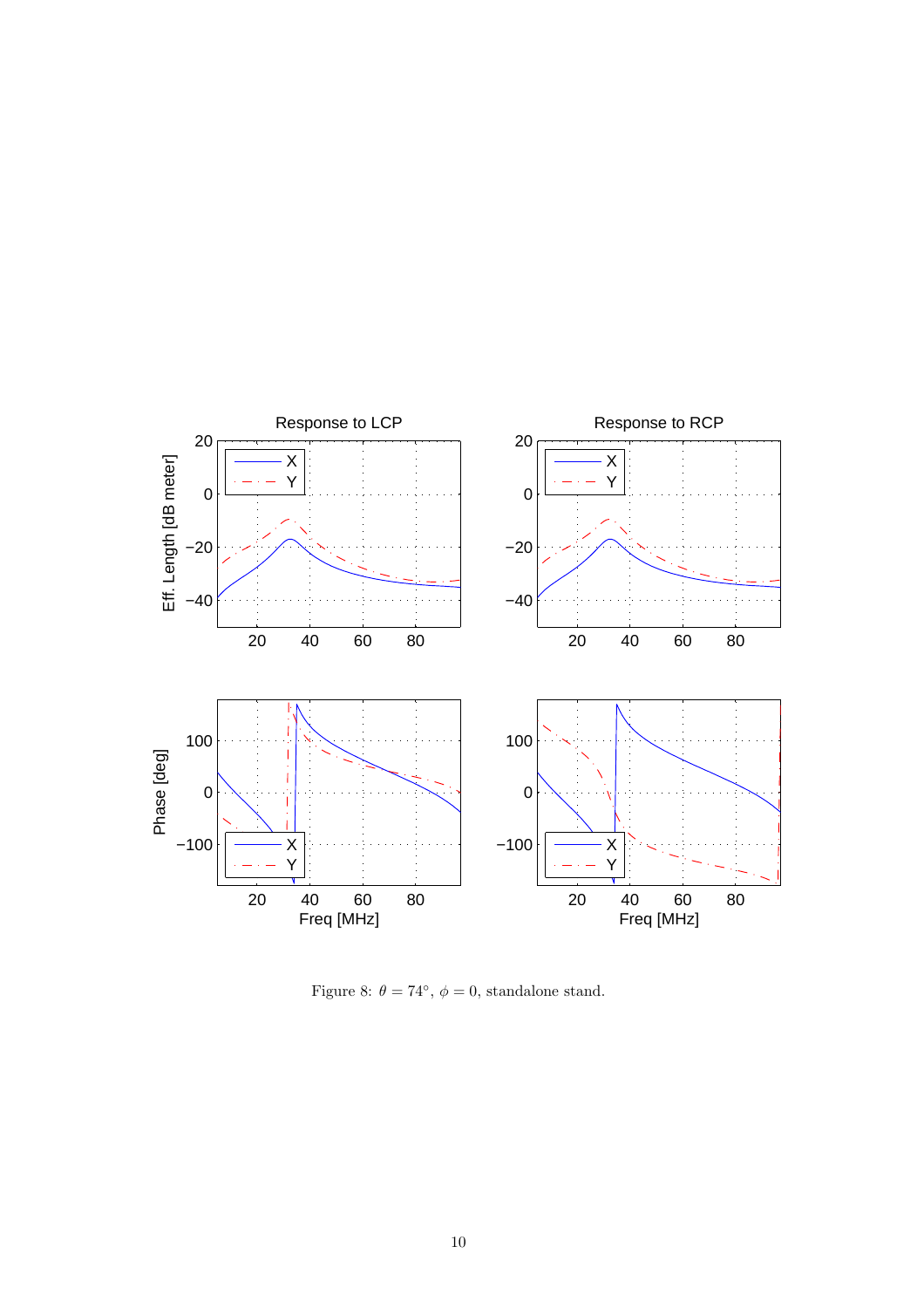

Figure 9:  $\theta = 74^{\circ}$ ,  $\phi = 0$ , embedded stand.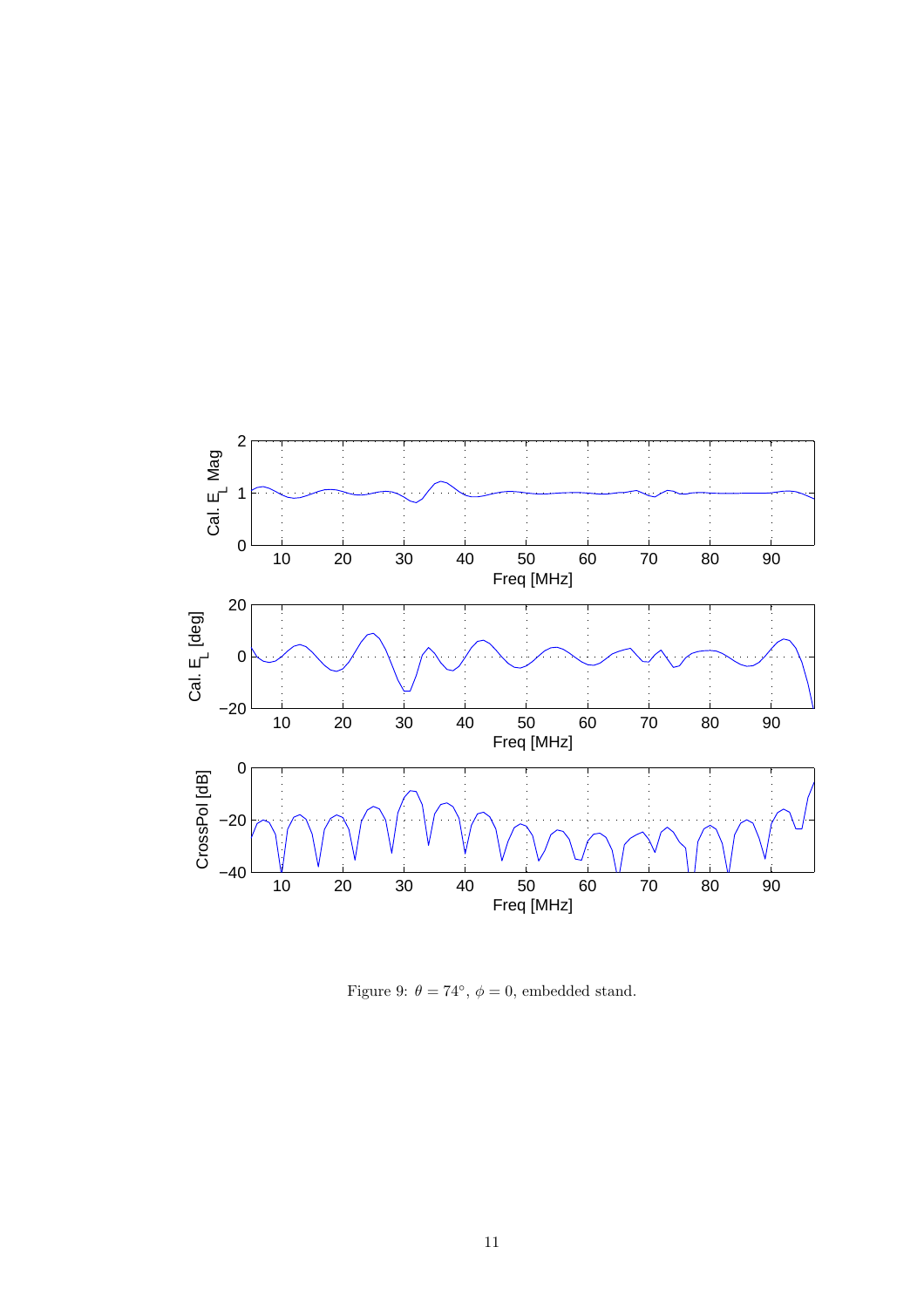

Figure 10:  $\theta = 74^{\circ}$ ,  $\phi = 0$ , standalone stand.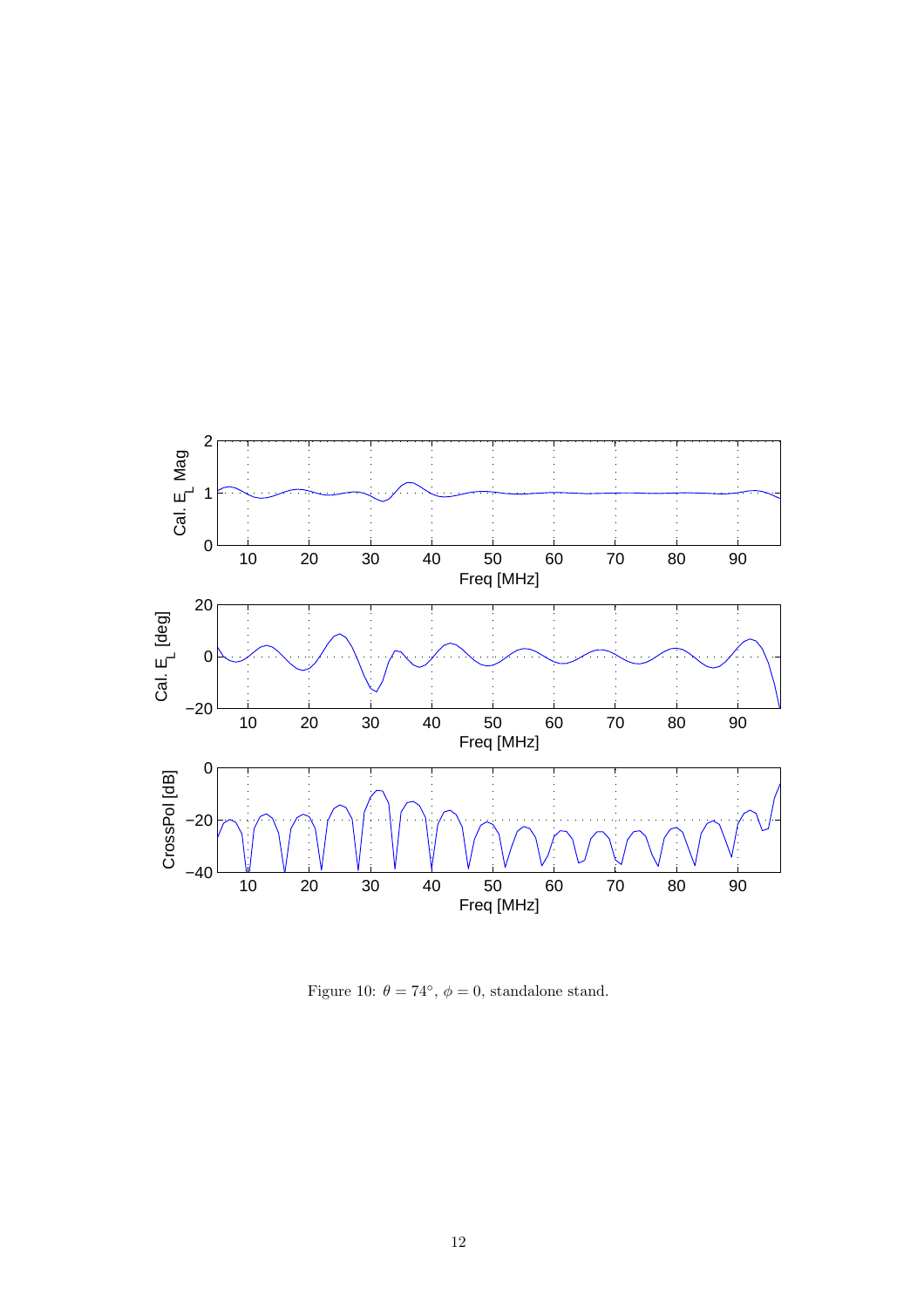

Figure 11:  $\theta = 74^{\circ}$ ,  $\phi = 45^{\circ}$ , embedded stand.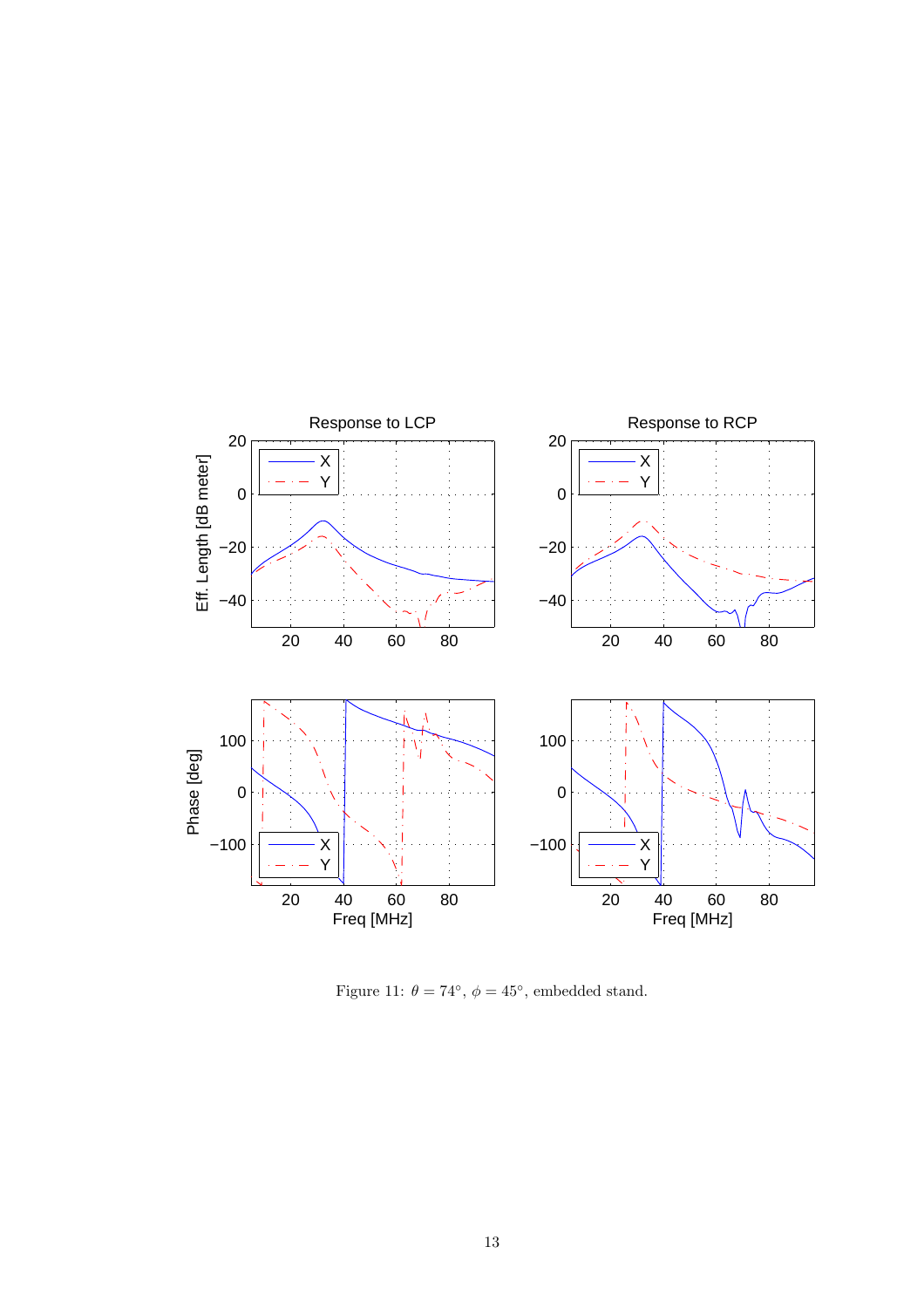

Figure 12:  $\theta = 74^{\circ}$ ,  $\phi = 45^{\circ}$ , standalone stand.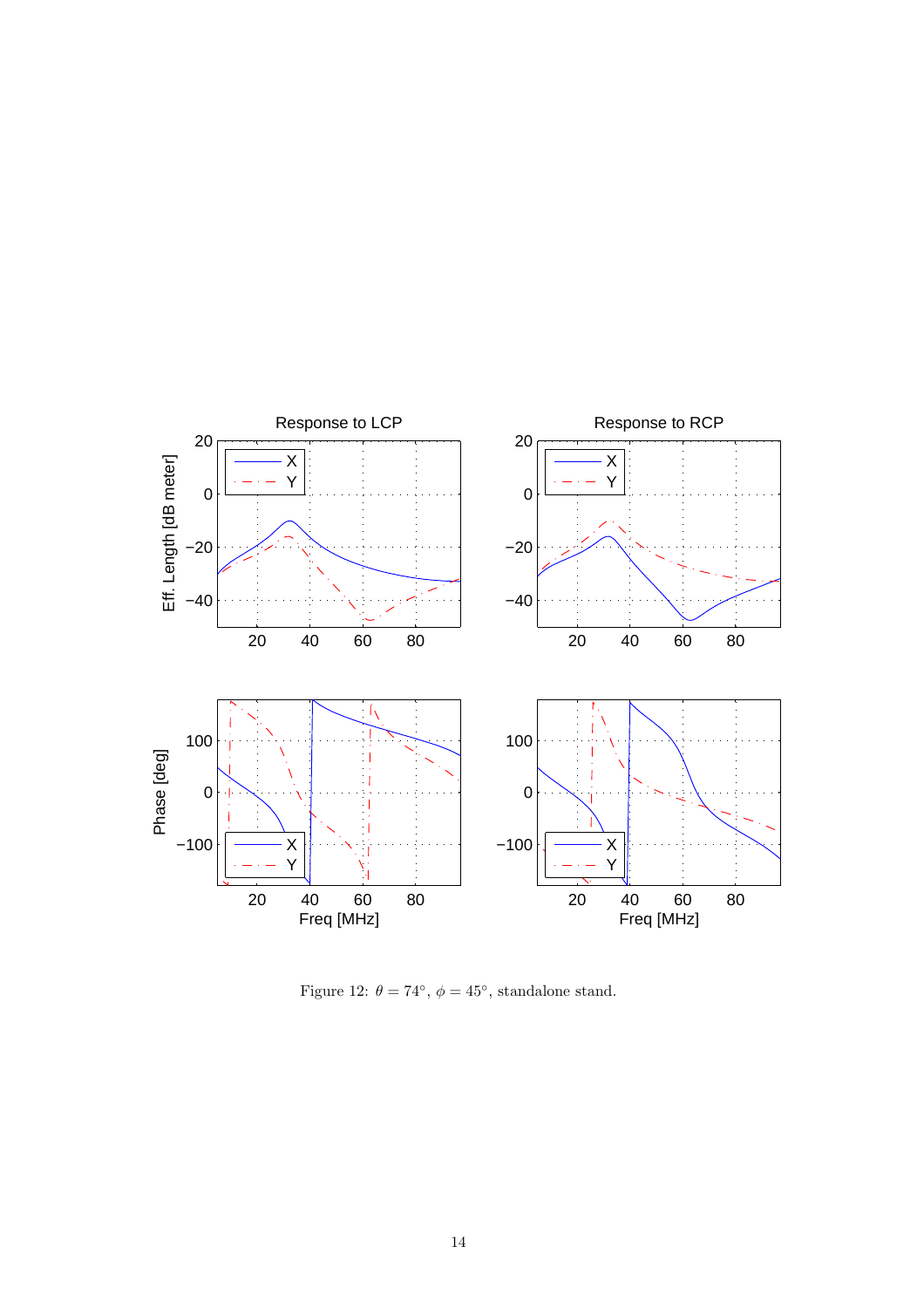

Figure 13:  $\theta = 74^{\circ}$ ,  $\phi = 45^{\circ}$ , embedded stand.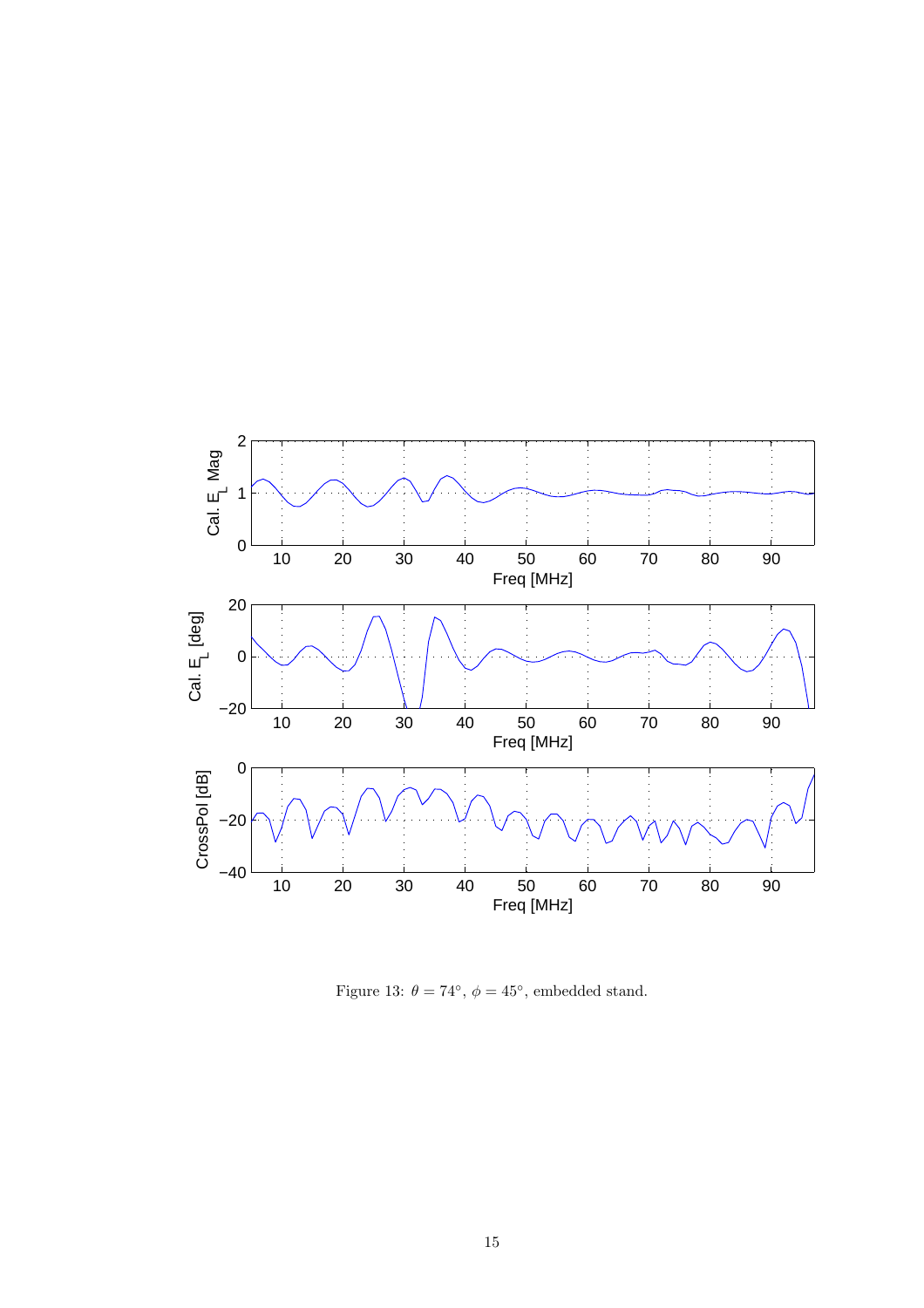

Figure 14:  $\theta = 74^{\circ}$ ,  $\phi = 45^{\circ}$ , standalone stand.